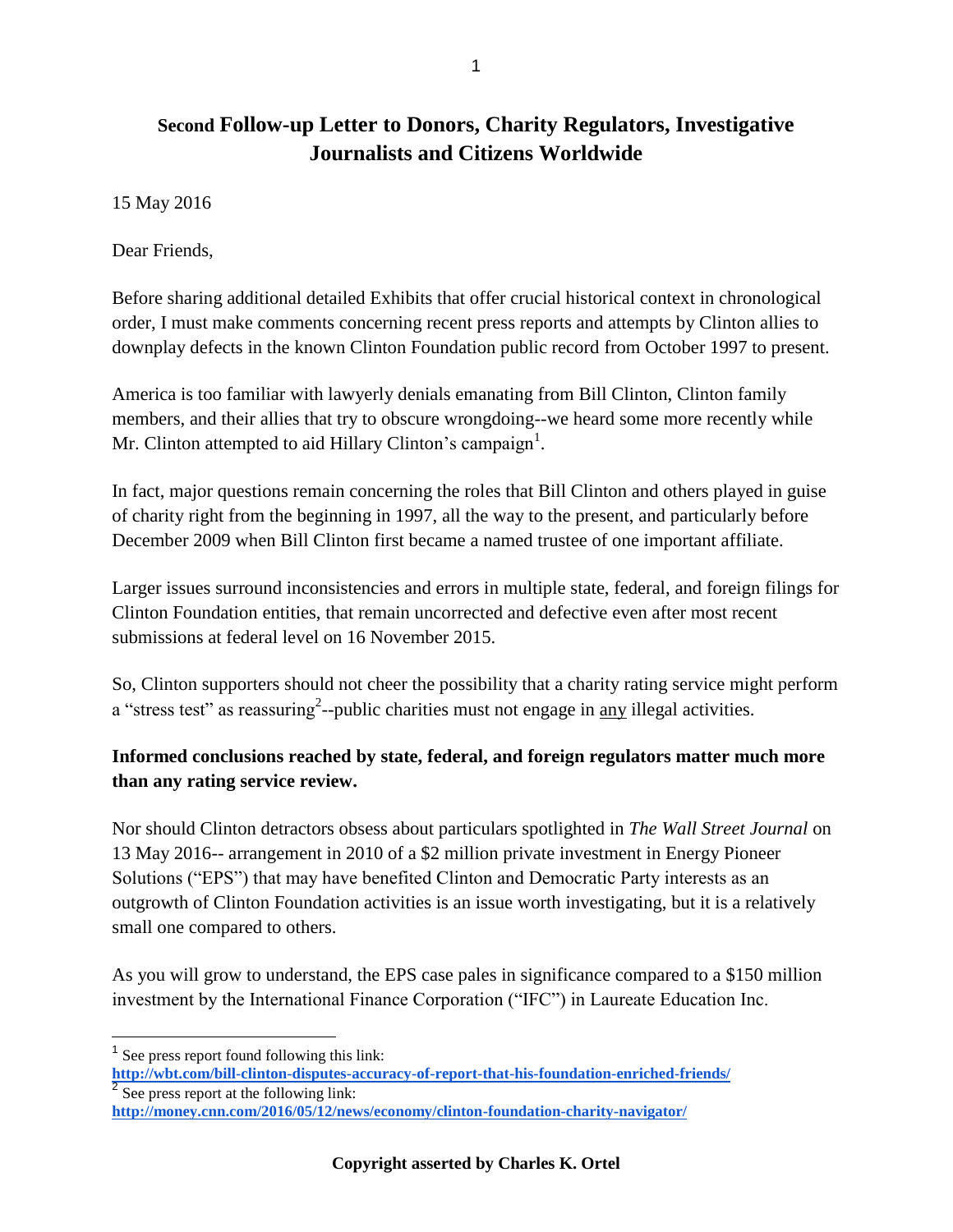("Laureate") announced in January 2013, as Bill Clinton continued to collect payments for services to Laureate eventually reaching \$16.5 million that, only recently, have been disclosed..

The Laureate case, part of a multi-billion dollar transaction with far-flung international tentacles, likely also benefited numerous parties who have contributed to Clinton Foundation entities, to Clinton political campaigns, and compensated Clinton family members for speaking engagements.

Still, there is an even larger story--actions and inactions by Clinton Foundation trustees and others call into question whether the various entities, "Initiatives", and affiliates actually ever were duly constituted tax-exempt organizations.

This question is neither academic nor settled--state, federal, and foreign government regulators can each act, at any time, to revoke operating authorities retroactively for tax-exempt organizations that have made false and materially misleading registrations and reports.

Starting from the beginning, when the Clinton Foundation was formed while questions swirled about earlier fundraising controversies, there are numerous examples including EPS, Laureate, and many others, that serve as a comprehensive case study of how U.S. public charities must not be run, if they wish to offer donors the benefit of making tax-deductible contributions.

When you examine applicable state, federal, and foreign laws that govern how publicly supported charities must be organized and operated, you will appreciate that Clinton Foundation "charities" cannot create private gain that is more than "insubstantial".

Moreover, insiders (and the definitions of insiders are sweeping) cannot appropriate private gains.

Most important, records must be truthful as well as complete, and financial statements for charities as large as Clinton Foundation entities must be audited by competent outside accounting firms and presented, on a consistent basis.

Instead of complying with these strict requirements, trustees of Clinton Foundation entities have allowed Clinton family members to treat numerous supposed charities as tools to advance personal and political aims, from 23 October 1997 straight through to the present.

Imagine what the FBI and other government authorities can find beyond the public record as they continue to cross-check donor and counterparty records.

#### **Much Bigger Questions: Are Clinton Foundation Entities Even Charities?**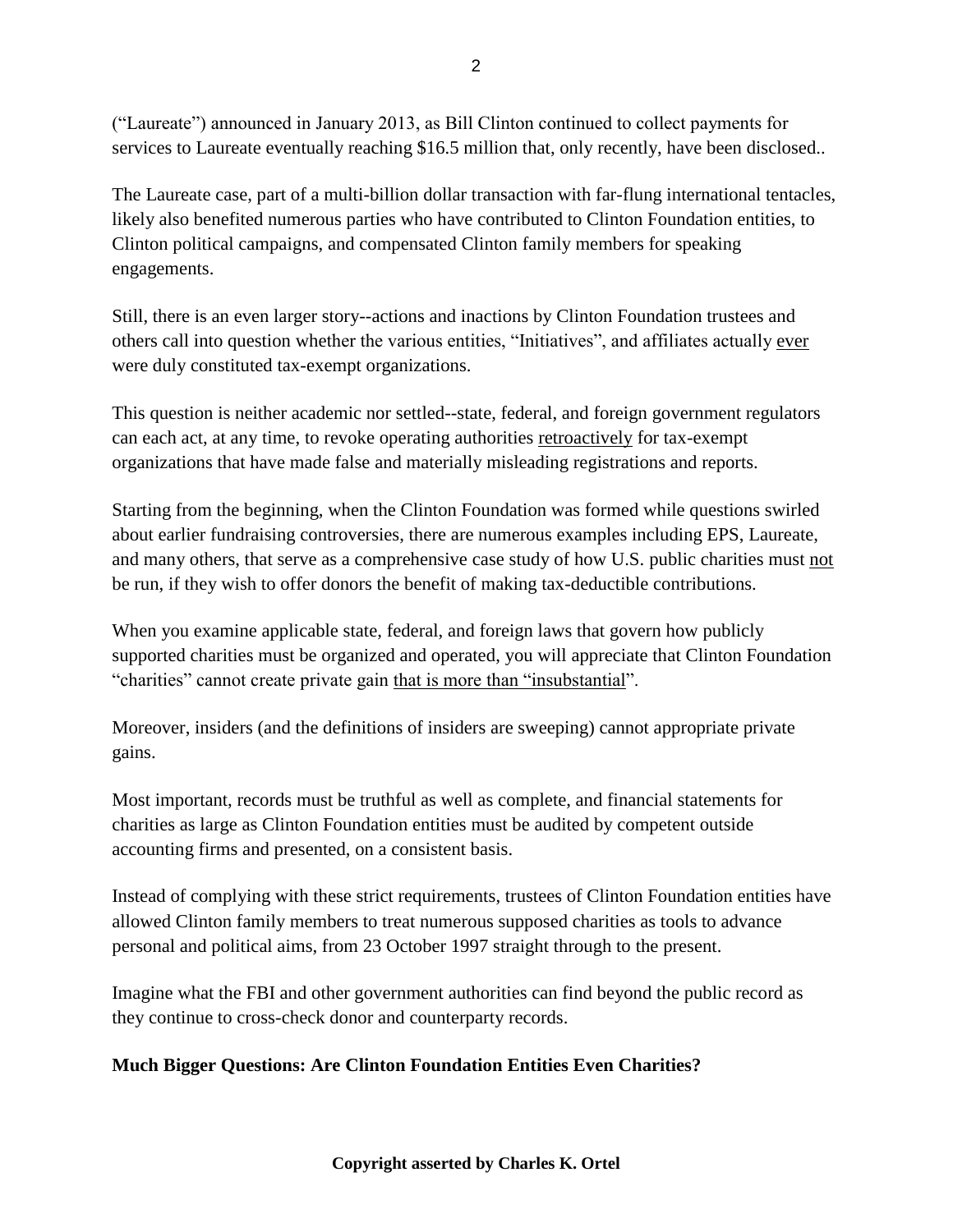Though we have yet to hear from acknowledged charity experts who are familiar with key elements in the public record, beyond those provided on Clinton Foundation websites, some advocates quickly attempted to brush brush back critics.

On 13 May 2015, CNN reported<sup>3</sup>:

"Clinton Foundation spokesman Craig Minassian insisted Thursday that "absolutely" no laws were broken despite the Wall Street Journal's suggestion that the foundation might have violated a federal law that tax-exempt non-profit organizations must act in the public interest and not in any private interest."

#### **[Note--state and foreign laws also bar more than insubstantial private gain, and prohibit inurement.]**

Around the same moment, Sophia Tesfaye contributed a piece<sup>4</sup> in *Salon* entitled "Why the Wall Street Journal's latest "explosive" Clinton Foundation bombshell looks more like a dud" and writers for *Bloomberg Politics* appeared to slough off revelations as more in the never-ending miasma that has dogged Team Clinton for years<sup>5</sup>.

Reports in CNN, *Salon*, and *Bloomberg Politics* soon will be seen as gravely misinformed.

The 12 May 2016 piece<sup>6</sup> in *The Wall Street Journal*--"Clinton Charity Aided Clinton Friends"-by James V. Grimaldi, opens a window into certain activities, in theory, controlled by the Clinton Foundation that have been held under the auspices of "Clinton Global Initiative" ("Old CGI") and "Clinton Global Initiative, Inc." ("New CGI").

Drawing attention to a suspicious \$2 million transaction in 2010, Mr. Grimaldi misses much larger points but does a service for all of us who care that public charities are not run to create private gain, and that private gains are not appropriated by insiders.

In the first place, Old CGI began hosting expensive and exclusive gatherings in New York City by September 2005, at which attendees interacted with other well-connected guests (including government officials), and then made "commitments to action" that may have had some

<sup>&</sup>lt;sup>3</sup> For the full CNN report, please follow this link:

**<http://www.cnn.com/2016/05/13/politics/clinton-foundation-response-wall-street-journal-article/>** 4 To review this piece, please follow this link:

**[http://www.salon.com/2016/05/13/why\\_the\\_wall\\_street\\_journals\\_latest\\_explosive\\_clinton\\_foundation\\_bombs](http://www.salon.com/2016/05/13/why_the_wall_street_journals_latest_explosive_clinton_foundation_bombshell_looks_more_like_a_dud/) [hell\\_looks\\_more\\_like\\_a\\_dud/](http://www.salon.com/2016/05/13/why_the_wall_street_journals_latest_explosive_clinton_foundation_bombshell_looks_more_like_a_dud/)**

<sup>&</sup>lt;sup>5</sup> Follow this link to read Margaret Talev and Sahil Kapur, "Clinton Controversies Drag on as Next Phase of Campaign Begins:

**[http://www.bloomberg.com/politics/articles/2016-05-13/clinton-enters-next-phase-of-campaign-dragging](http://www.bloomberg.com/politics/articles/2016-05-13/clinton-enters-next-phase-of-campaign-dragging-controversies-with-her)[controversies-with-her](http://www.bloomberg.com/politics/articles/2016-05-13/clinton-enters-next-phase-of-campaign-dragging-controversies-with-her)**

 $6$  If you are a subscriber, you will be able to read this piece by following this link: **<http://www.wsj.com/articles/clinton-charity-aided-clinton-friends-1463086383>**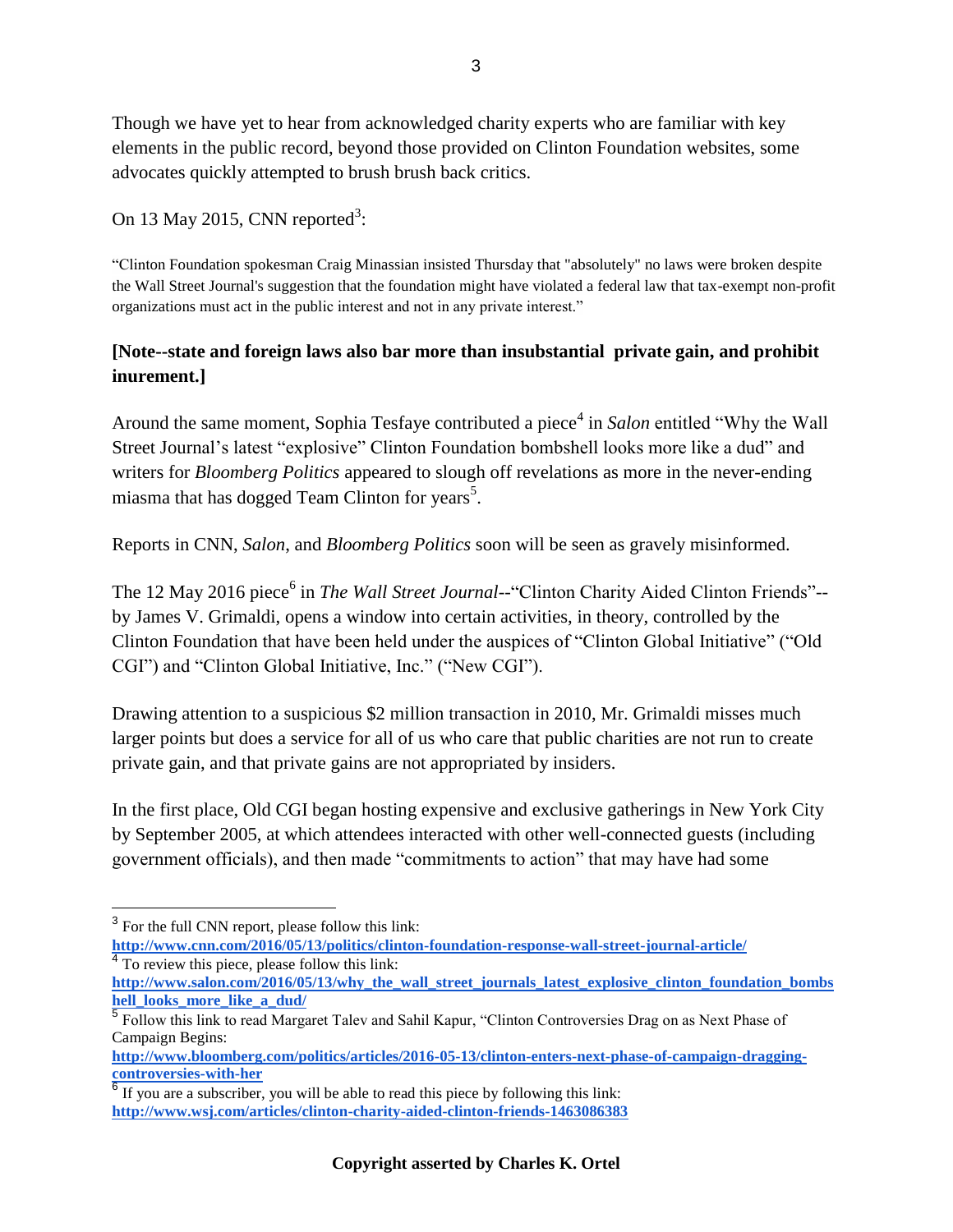"charitable" components to them, but that certainly were not **exclusively** charitable, as is legally required.

Until recently, these commitments to action were never explained to the general public in other than vague ways. According to the Clinton Foundation website<sup>7</sup>, a commitment to action:

**"is a plan for addressing a significant global challenge. Commitments can be small or large and financial or non-monetary in nature. Many commitments are the result of cross-sector partnerships, with CGI members combining efforts to expand their impact. To date, members of the CGI community have made more than 3,400 commitments which have improved the lives of over 430 million people in more than 180 countries."**

What truly independent group has checked any of these impressive sounding contentions? No empowered set of certified professional accountants, has ever completed an informed review of the whole Clinton Foundation history, let alone that of Old CGI and New CGI.

According to its own disclosures, what Old and New CGI have done may be substantial when measured in financial terms--the trouble is that their activities are not captured completely, and consistently at any time since plans took shape for the first CGI annual meeting back in 2005.

A recently added searchable database of commitments to action<sup>8</sup> is not granular enough and it does not appear to contain all such commitments.

For example, a Clinton Foundation press release dated 21 September 2006<sup>9</sup> contains details of many commitments to action, including two from "The Follieri Foundation", an entity that history has shown to be a colorful flight of fantasy $^{10}$ .

These Follieri commitments do not surface in a search of the database and it is not clear yet how many other commitments to action are incorrectly excluded, or included using incomplete or incorrect information.

A second major set of issues has to do with omitted or false related party disclosures involving Bill, Hillary, and Chelsea Clinton, trustees, key executives, others in position to exercise significant influence over Clinton Foundation entities, and their relatives.

 $\overline{a}$ 

**[https://www.clintonfoundation.org/clinton-global-](https://www.clintonfoundation.org/clinton-global-initiative/commitments?keywords=Follieri®ion=&year=)**

**[initiative/commitments?keywords=Follieri&region=&year=](https://www.clintonfoundation.org/clinton-global-initiative/commitments?keywords=Follieri®ion=&year=)**

<sup>&</sup>lt;sup>7</sup> For more information, please follow this link:

**<https://www.clintonfoundation.org/clinton-global-initiative/about-us/commitments-action>** <sup>8</sup> To reach a portal to this database, please follow this link:

<sup>&</sup>lt;sup>9</sup> The press release is found by following this link: **[https://www.clintonfoundation.org/main/news-and-media/press-releases-and-statements/press-release](https://www.clintonfoundation.org/main/news-and-media/press-releases-and-statements/press-release-clinton-global-initiative-day-two-total-139-commitments-almost-6-b.html)[clinton-global-initiative-day-two-total-139-commitments-almost-6-b.html](https://www.clintonfoundation.org/main/news-and-media/press-releases-and-statements/press-release-clinton-global-initiative-day-two-total-139-commitments-almost-6-b.html)**

<sup>&</sup>lt;sup>10</sup> For press and other summaries of Mr. Follieri's Clinton Foundation associations, please follow this link: **[https://www.google.com/?gws\\_rd=ssl#q=Follieri+Commitmen](https://www.google.com/?gws_rd=ssl#q=Follieri+Commitment)**[t](https://www.google.com/?gws_rd=ssl#q=Follieri+Commitment)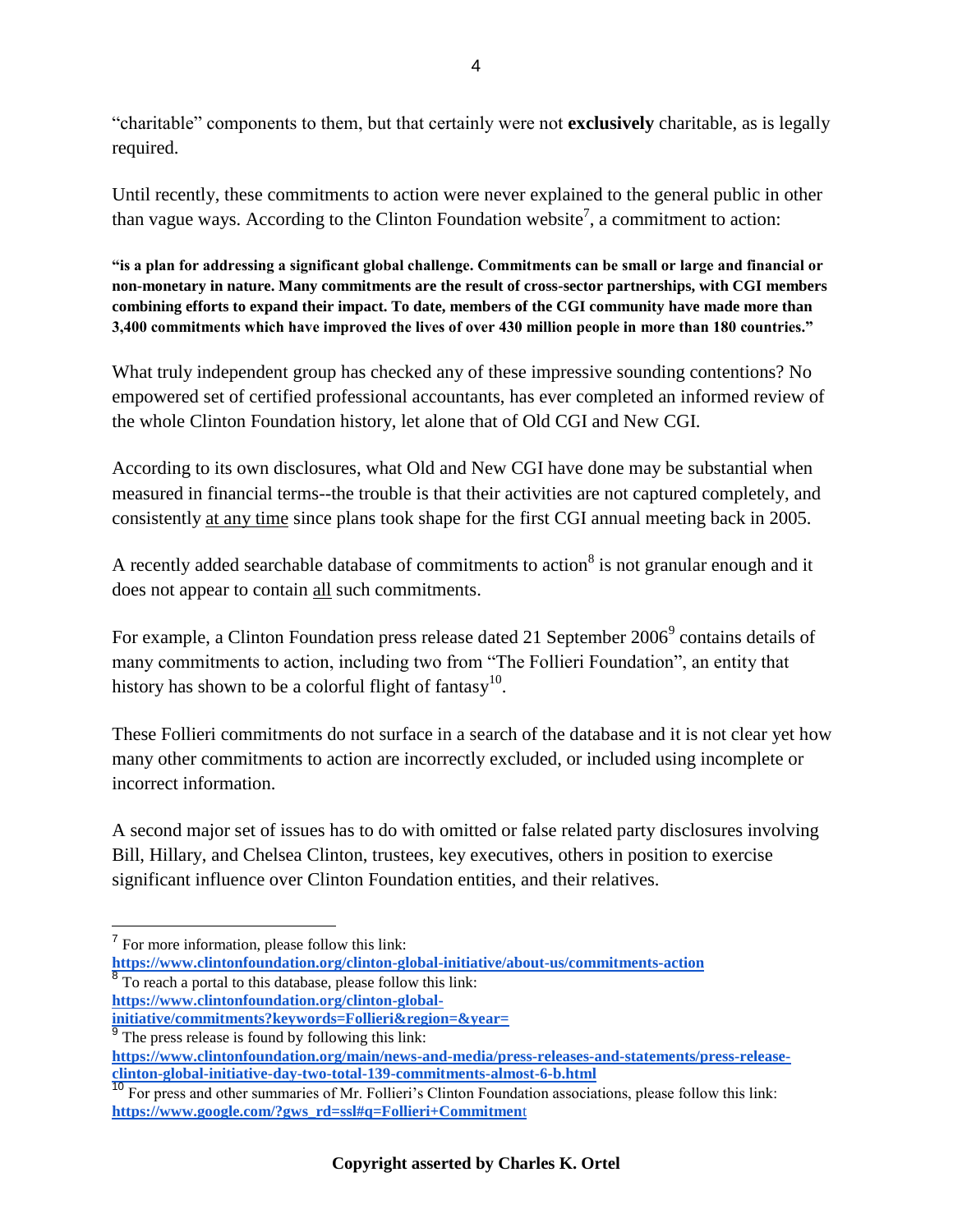**Exhibit 37: Undisclosed Activities Working with Laureate Education Inc. Starting in 2010**  covers the long and involved history of Clinton family association with Laureate<sup>11</sup> and with International Youth Foundation, some of which is noted in Peter Schweizer's Book Clinton Cash.

After Mr. Schweizer's book was published, details surfaced suggesting that Bill Clinton (and by extension his wife) had received \$16.5 million for Mr. Clinton's part-time work starting in 2010 with Laureate<sup>12</sup>. Details of these arrangements are not contained in the original 990 for the Clinton Foundation concerning 2010 that was filed on 15 November 2011<sup>13</sup>, or in the amended 990 for 2010 that the Clinton Foundation filed on 16 November  $2015^{14}$ .

A much larger set of issues involving undisclosed potential conflicts of interest surrounds a \$150 million investment in the riskiest class of equity securities of Laureate, by the  $\text{IFC}^{15}$ , announced just as Hillary Clinton departed her tenure as U.S. Secretary of State<sup>16</sup>.

As Exhibit 37 will cover in detail, drawing on publicly available documents filed at the U.S. Securities and Exchange Commission<sup>17</sup> concerning Laureate, the IFC investment likely strengthened the financial position of a highly leveraged entity in which many Clinton Foundation donors, and organizations that compensated Clinton family members via speech payments held meaningful financial interests.

Communications retained by counterparties invested in and financing Laureate from origination of the going-private transaction through the IFC investment in January 2013 and onwards to the present seem material to any informed investigation by the FBI.

**[https://www.clintonfoundation.org/files/cf\\_audited\\_financials\\_2009-2010.pdf](https://www.clintonfoundation.org/files/cf_audited_financials_2009-2010.pdf)** .

 $\overline{a}$ 

<sup>&</sup>lt;sup>11</sup> For a nontechnical treatment of potential issues with "for-profit" education generally and with Laureate specifically, please follow this link:

**<http://www.nakedcapitalism.com/2015/04/control-fraud-profit-universities-et-tu-bill-clinton.html>** .

 $12$  For an unverified summary of these arrangements, please follow link on the page following: **<https://www.insidehighered.com/quicktakes/2015/08/03/laureate-paid-bill-clinton-165-million>**

 $\frac{13}{13}$  For the Clinton Foundation version of the original 2010 990, follow this link and see, especially starting at page 125:

Note also that the Clinton Foundation at all times controlled New CGI so that arrangements among the Clintons, Laureate, International Youth Foundation, and Mr. Becker should have been disclosed in 990s for the Clinton Foundation and for New CGI--they were disclosed in neither.

<sup>&</sup>lt;sup>14</sup> For the amended version of the 2010 990, follow this link and see, especially, starting at page 65, noting that no amended audit of financial statements is attached:

**[https://www.clintonfoundation.org/sites/default/files/clinton\\_foundation\\_report\\_public\\_2010\\_amended.pdf](https://www.clintonfoundation.org/sites/default/files/clinton_foundation_report_public_2010_amended.pdf)** . <sup>15</sup> To see the IFC press release announcing its investment, please follow this link:

**<http://ifcext.ifc.org/ifcext/pressroom/IFCPressRoom.nsf/0/D9B6433340A60E3385257AFC004EA5BE>** . <sup>16</sup> To see Laureate's press release concerning this investment, please follow this link:

**[http://www.laureate.net/NewsRoom/PressReleases/2013/01/IFC-Member-of-the-World-Bank-Group-Makes-](http://www.laureate.net/NewsRoom/PressReleases/2013/01/IFC-Member-of-the-World-Bank-Group-Makes-Largest-Ever-Education-Investment)[Largest-Ever-Education-Investment](http://www.laureate.net/NewsRoom/PressReleases/2013/01/IFC-Member-of-the-World-Bank-Group-Makes-Largest-Ever-Education-Investment)**

<sup>17</sup> Readers conversant with financial filings will find information found following this link to be informative: **[https://www.sec.gov/cgi-bin/browse-](https://www.sec.gov/cgi-bin/browse-edgar?action=getcompany&CIK=0000912766&owner=include&count=40&hidefilings=0)**

**[edgar?action=getcompany&CIK=0000912766&owner=include&count=40&hidefilings=0](https://www.sec.gov/cgi-bin/browse-edgar?action=getcompany&CIK=0000912766&owner=include&count=40&hidefilings=0)**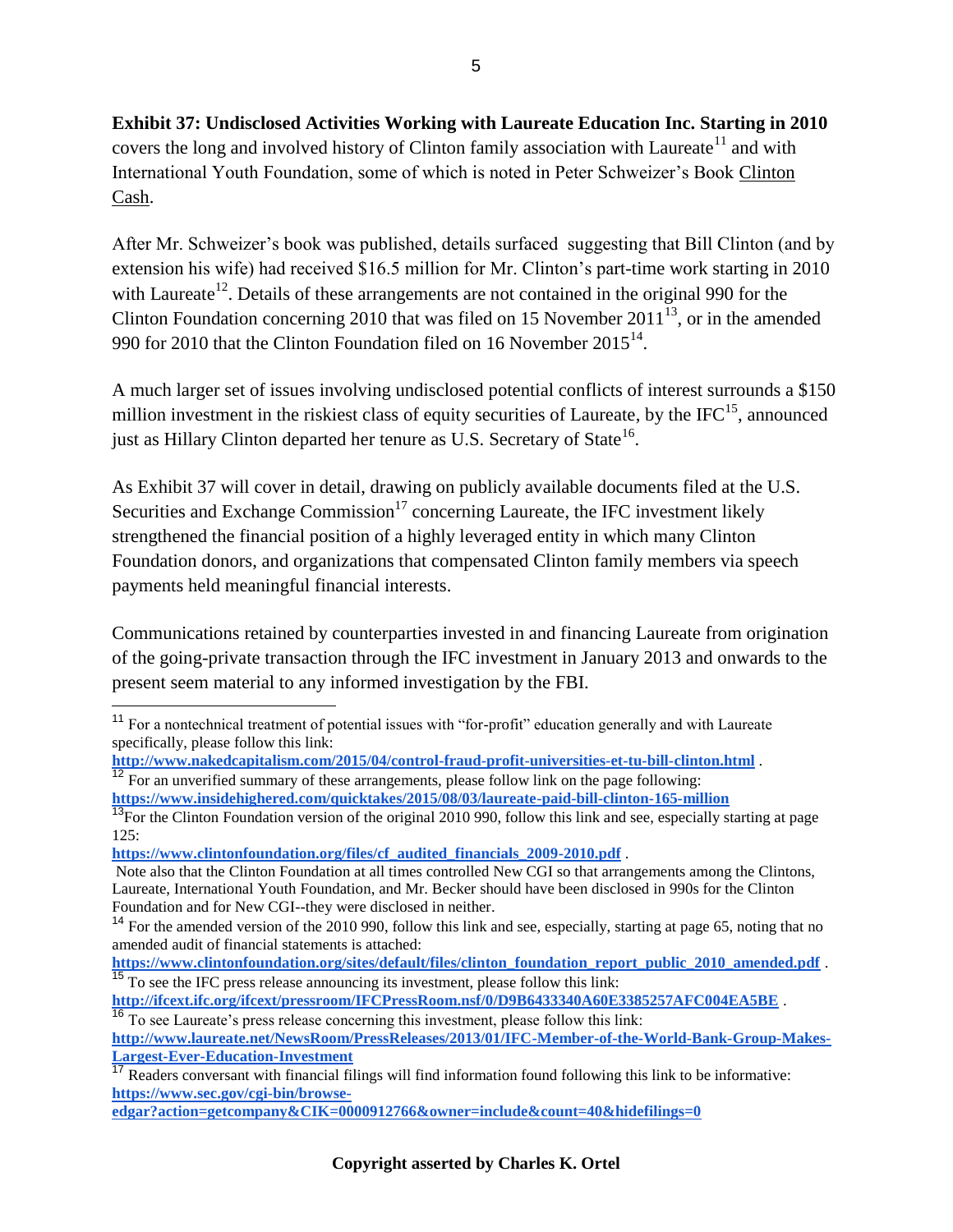Moreover, investigators of the Laureate-Clinton *nexus* will wish to consider potentially false and materially misleading registrations and annual reports for the Clinton Foundation and CGI at state level, as well as false and materially misleading disclosures concerning Clinton Foundation and CGI inflows and expenses on IRS Annual Reports (Forms 990),

#### **What is the "Tax-Exempt Purpose" of the Clinton Global Initiative?**

Over time, Clinton Foundation observers have attempted to characterize its activities as a kind of evolved, next generation philanthropy, capable of doing almost anything--one such analysis entitled "This is Not Charity" by Jonathan Rauch<sup>18</sup> was published in *The Atlantic* in its October 2007 issue.

I quite agree with the conclusion stated in the title of the Rauch piece--a substantial portion of Clinton Foundation activities is certainly not "charitable" or "tax-exempt" in the accepted legal senses, so I wonder why state, federal, and foreign regulators have allowed the Clinton Foundation to continue operating as it has done, illegally, for so long.

So far, the Clinton Foundation has provided no verified evidence that it applied to the IRS to change its original tax-exempt purposes, by September 2005, from those set forth on page 2 in the original incomplete application dated 23 December 1997, that is available on the Clinton Foundation website<sup>19</sup>--these purposes were:

**"The William J. Clinton Presidential Foundation will design, construct and initially endow a Presidential archival depository [emphasis added]**, as defined by 44 U.S.C. Sec. 2101 © to house and preserve the books, correspondence, documents, papers, pictures, photographs, and other memorabilia of President Clinton, as well as other objects or materials related to the papers or events of the official or personal life of President Clinton that have historical or commemorative **value. The Foundation will also undertake and support research and educational activities on policy and historical issues related to the life and work of President Clinton, and may construct related facilities in which such research and educational activities will be conducted**.**[emphasis added]**".

By 4 September 2009, articles of incorporation were filed for New CGI in Arkansas<sup>20</sup>--Article VII sets forth this entity's "Purposes":

"The purposes for which [New CGI] is established are **exclusively charitable [emphasis added]** as set forth in Ark. Code Ann. Section 4-33-201, and shall include engaging governmental, corporate, and nonprofit leaders, as well as

 $\overline{a}$ 

<sup>&</sup>lt;sup>18</sup> To read the article, please follow this link:

**<http://www.theatlantic.com/magazine/archive/2007/10/-this-is-not-charity/306197/>**

<sup>&</sup>lt;sup>19</sup> To see the version supplied by the Clinton Foundation on its website, please follow this link: **[https://www.clintonfoundation.org/sites/default/files/clinton\\_foundation\\_form\\_1023\\_application\\_for\\_tax\\_exe](https://www.clintonfoundation.org/sites/default/files/clinton_foundation_form_1023_application_for_tax_exemption.pdf) [mption.pdf](https://www.clintonfoundation.org/sites/default/files/clinton_foundation_form_1023_application_for_tax_exemption.pdf)**

 $^{20}$  Follow this link to the 350 page Application on Form 1023 to authorize New CGI as federally tax-exempt, and visit page 22:

**[https://www.clintonfoundation.org/sites/default/files/cgi\\_1023.pdf](https://www.clintonfoundation.org/sites/default/files/cgi_1023.pdf)**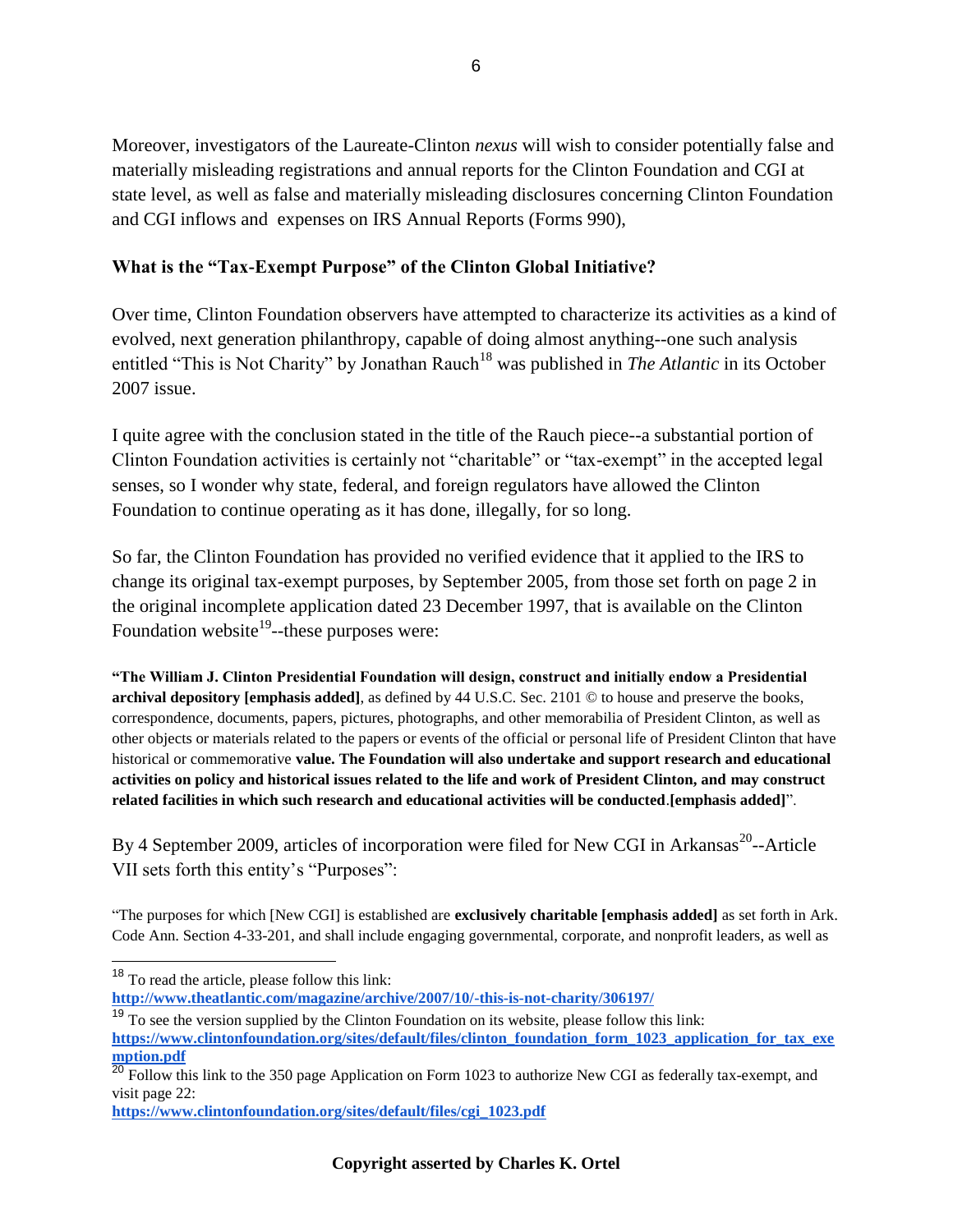college students and online participants, in the development of concrete and measurable commitments to action to address some of the world's most pressing problems."

The purposes asserted above for New CGI are substantially different than those asserted for the Clinton Foundation in 1997.

**Exhibit 18: Unauthorized and Illegal Operation of Clinton Global Initiative Starting by September 2005** explains in exhaustive detail activities described in Clinton Foundation public filings and in the public domain--these activities appear to have been substantial, measured in comparison to other "program service expenses" declared by the Clinton Foundation for calendar years starting in 2005.

**Exhibit 32: Unauthorized and Illegal Operation of Clinton Global Initiative, Inc. Starting in September 2009** also provides detail concerning the false and materially misleading application filed by the Clinton Foundation to authorize New CGI as a federally tax-exempt organization on or after 9 August 2010.

In addition to asserting, falsely, that New CGI was not a successor to any other organization, the Clinton Foundation failed to disclose in the New CGI application on Form 1023 numerous and material disqualifying defects in its organization and operating history from 23 October 1997 forward.

#### **Back to the Beginning: Informed Review of the Public Record Actually Matters**

A focus upon the chronological history of the Clinton Foundation in context is essential to understanding the long and escalating pattern of illegal activities carried out in its name by trustees, executives, agents, and related parties.

### Soon, I will release **Exhibit 1: Fundraising Activities in the Name of the Clinton Foundation--October 1997 through January 2001**.

Careful readers will wish to follow many links that explain, with benefit of hindsight, inquiries certain investigators mounted into fundraising practices and abuses that bear on the question of whether Bill Clinton and certain of his allies would qualify to serve in positions of influence over charities that wished to solicit across state and national boundaries.

As you think about this forthcoming Exhibit, ask yourself how the Clinton Foundation could have no inflows and no outflows from 23 October 1997 through 31 December 1997 as records purport to show--this was certainly a busy period, when lawyers were actively involved.

Kind regards,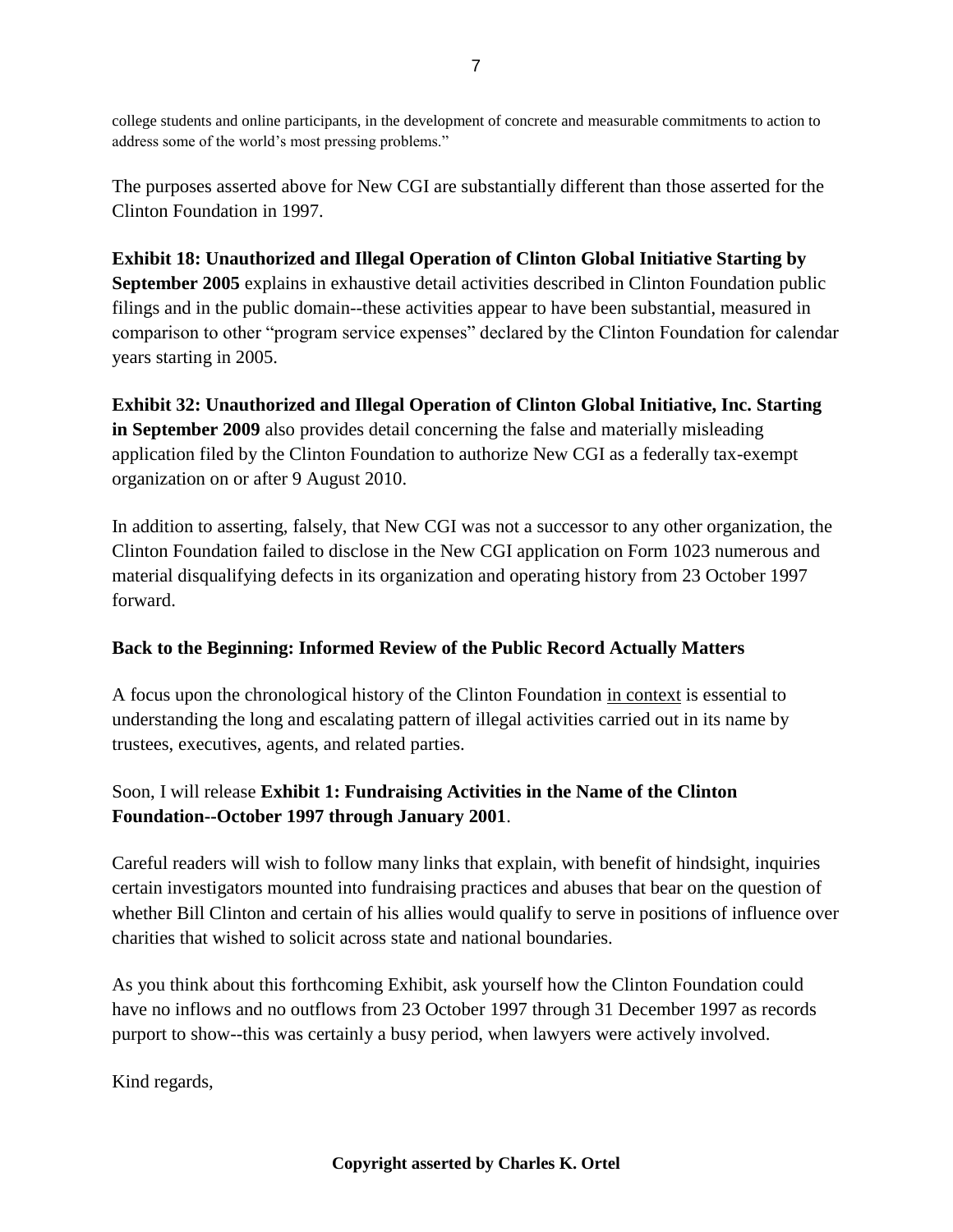*Charles*

@CharlesOrtel

www.charlesortel.com

## **Selected Topics to be Covered in Detail in Forthcoming Exhibits**

| Exhibit Topic |                                                                                                                                                               |
|---------------|---------------------------------------------------------------------------------------------------------------------------------------------------------------|
|               | Fundraising Activities in the Name of the Clinton Foundation--October 1997 through January 2001                                                               |
| 2             | Fundraising Activities in the Name of the Clinton Foundation for the William J. Clinton Peace Centre<br>in Enniskillen, Northern Ireland, Starting After 1998 |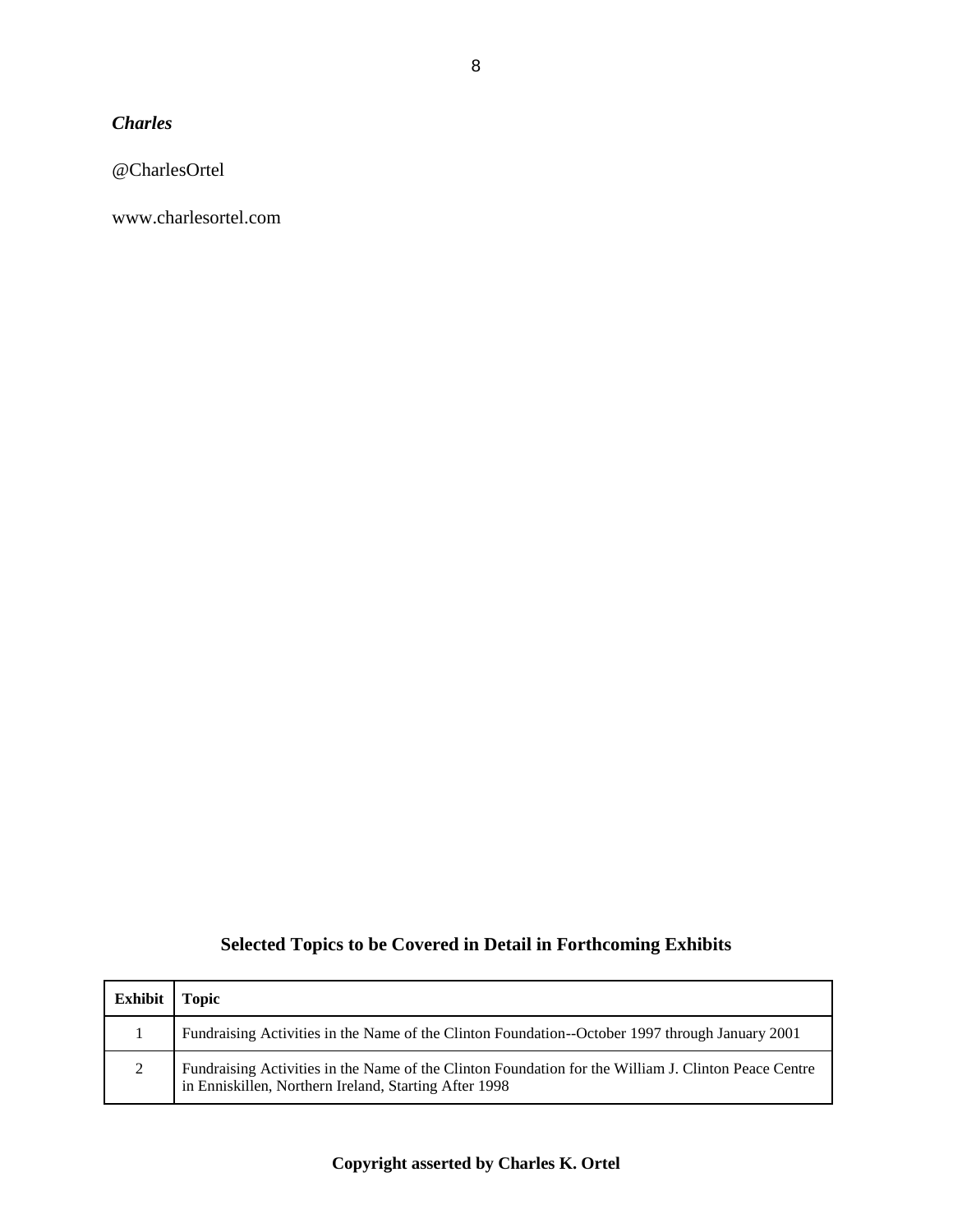| $\overline{3}$ | Undisclosed Administrative Proceedings Against Persons Who Exercised Significant Influence Over<br><b>Clinton Foundation Activities</b>                                               |
|----------------|---------------------------------------------------------------------------------------------------------------------------------------------------------------------------------------|
| $\overline{4}$ | Fundraising Activities in the Name of the Clinton Foundation for the William J. Clinton Scholars<br>Program at American University in Dubai, Starting After 2000                      |
| 5              | Undisclosed Activities in the Name of American india Foundation Allegedly Providing Earthquake<br>Relief in Gujarat, India Starting in January 2001                                   |
| 6              | Undisclosed Activities Working With MindSpirit LLC, Rajat Gupta, and InfoUSA After January 2001                                                                                       |
| $\tau$         | Undisclosed Activities Organizing, Helping to Operate, and Fundraising for International AIDS Trust<br><b>Starting Around January 2001</b>                                            |
| 8              | Undisclosed Activities in the Name of the Clinton Foundation Allegedly Fighting HIV/AIDS<br>Internationally Starting in July 2002                                                     |
| 9              | Undisclosed Activities Working With Ron Burkle and Yucaipa Companies Starting in 2002                                                                                                 |
| 10             | False and Materially Misleading Organization and Operation of Clinton Foundation HIV/AIDS<br>Initiative, Inc. ("Old CHAI"), Starting in March 2004                                    |
| 11             | Submission of False and Materially Misleading Disclosures to Government Authorities Concerning<br>2003 and Prior Years                                                                |
| 12             | False and Materially Misleading Accounting for Construction of the Presidential Library and for a<br>Donation to the National Archives and Records Administration on 18 November 2004 |
| 13             | False and Materially Misleading Accounting for Loans Secured During 2004 to Fund Construction of<br>the Little Rock, Arkansas Complex                                                 |
| 14             | Illegal Operation and False, Materially Misleading Disclosures Concerning Old CHAI During 2005                                                                                        |
| 15             | Fundraising Operations in the Name of the Clinton Foundation Allegedly Providing Tsunami Relief,<br>Starting in January 2005                                                          |

## **Selected Topics to be Covered in Detail in Forthcoming Exhibits (Continued)**

| <b>Exhibit</b> | <b>Topic</b>                                                                                                           |
|----------------|------------------------------------------------------------------------------------------------------------------------|
| 16             | Unauthorized and Illegal Operation of Alliance for a Healthier Generation Starting in May 2005                         |
| 17             | Unauthorized and Illegal Operation of Bush Clinton Katrina Fund Starting in August 2005                                |
| 18             | Unauthorized and Illegal Operation of Clinton Global Initiative Starting by September 2005                             |
| 19             | Submission of False and Materially Misleading Disclosures to Government Authorities Concerning<br>2004 and Prior Years |
| 20             | Arrangement of "Sham" Merger of Old CHAI into the Clinton Foundation Effective 31 December                             |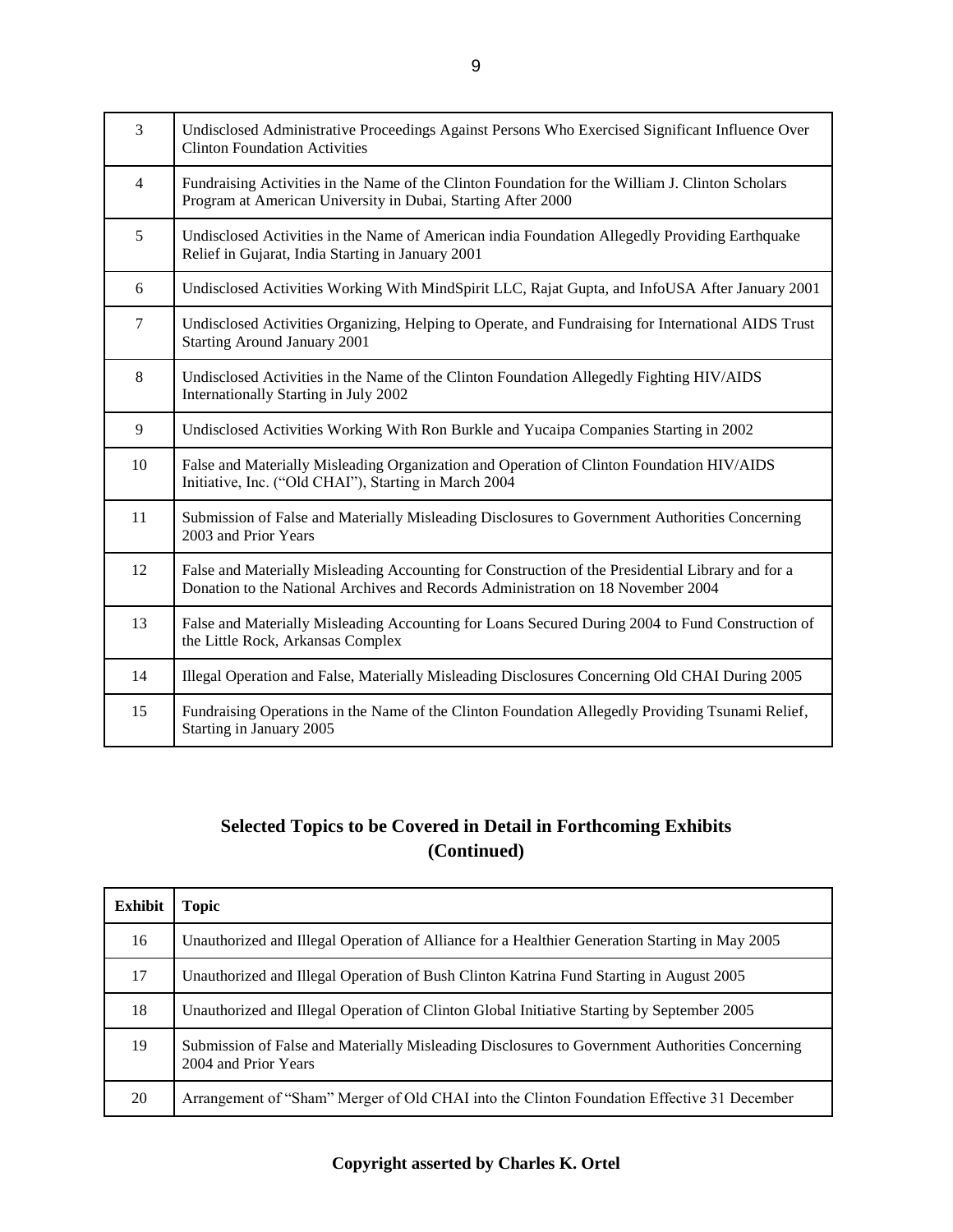|    | 2005                                                                                                                       |
|----|----------------------------------------------------------------------------------------------------------------------------|
| 21 | Unauthorized and Illegal Operation of Clinton Hunter Development Initiative, Starting in 2006                              |
| 22 | Unauthorized and Illegal Operation of Clinton Climate Initiative Starting in August 2006                                   |
| 23 | Deceptive Procurement of Strategic Partnership with UNITAID by September 2006                                              |
| 24 | Submission of False and Materially Misleading Disclosures to Government Authorities Concerning<br>2005 and Prior Years     |
| 25 | Unauthorized and Illegal Operation of Clinton-Giustra Sustainable Growth Initiative, Starting in June<br>2007              |
| 26 | Unauthorized and Illegal Operation of William J. Clinton Foundation UK, Starting in July 2007                              |
| 27 | Submission of False and Materially Misleading Disclosures to Government Authorities Concerning<br>2006 and Prior Years     |
| 28 | Unauthorized and Illegal Operation of Gulf Coast Recovery Fund Starting September 2008                                     |
| 29 | Deceptive Procurement of a Memorandum of Understanding with President Obama's Transition Team<br>Starting in November 2008 |
| 30 | Submission of False and Materially Misleading Disclosures to Government Authorities Concerning<br>2007 and Prior Years     |

### **Selected Topics to be Covered in Detail in Forthcoming Exhibits (Continued)**

| Exhibit | <b>Topic</b>                                                                                                           |
|---------|------------------------------------------------------------------------------------------------------------------------|
| 31      | Unauthorized and Illegal Operation of William J. Clinton Foundation Corporation (Florida) starting in<br>June 2009     |
| 32      | Unauthorized and Illegal Operation of Clinton Global Initiative, Inc. Starting in September 2009                       |
| 33      | Unauthorized and Illegal Operation of Clinton Health Access Initiative, Inc. Starting in September<br>2009             |
| 34      | Submission of False and Materially Misleading Disclosures to Government Authorities Concerning<br>2008 and Prior Years |
| 35      | Unauthorized and Illegal Operation of Clinton Bush Haiti Fund Starting in January 2010                                 |
| 36      | Unauthorized and Illegal Operation of Alliance for a Healthier Generation, Inc. Starting in February<br>2010           |
| 37      | Undisclosed Activities Working With Laureate Education Inc, Starting in 2010                                           |
| 38      | Submission of False and Materially Misleading Disclosures to Government Authorities Concerning                         |